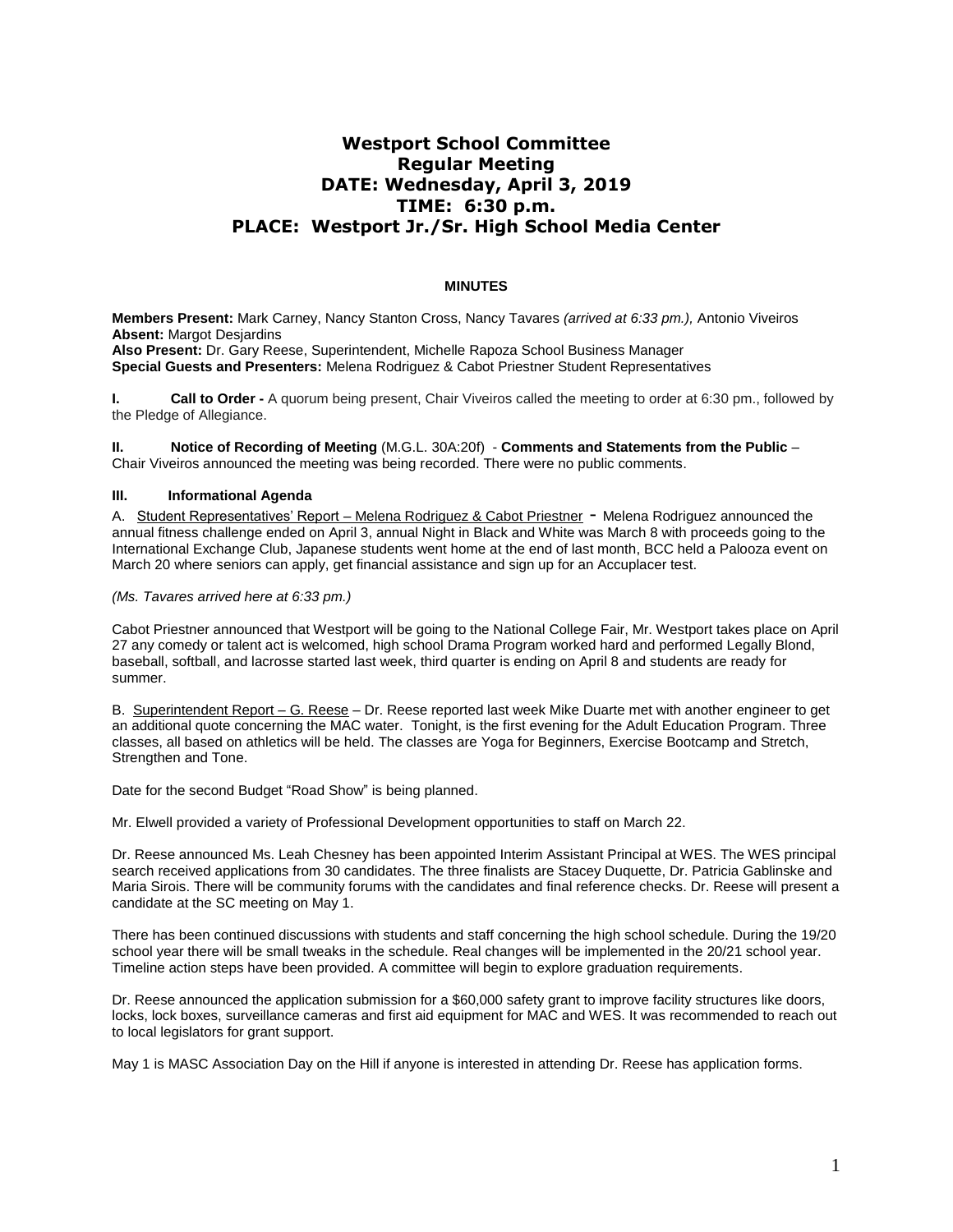Dr. Reese mentioned his upcoming evaluation and the need to provide feedback to the state on the ratings. At the next SC meeting Dr. Reese will give a framework to the committee. Discussion was held on new SC members and the superintendent evaluation process.

Mrs. Rapoza reported a Driver's Education class will begin the last 2 weeks in June with another class in fall. A cooking class is also being planned for the fall.

C. Acknowledgement of School Committee Members – Margot DesJardins and Mark Carney – Chair Viveiros informed everyone that Mr. Carney and Ms. Desjardins did not run for reelection. They both will be missed tremendously. Dr. Reese thanked both of them for their commitment to the students of Westport and presented a citation from the state senate.

D. School Building Committee Update - Chair Viveiros gave an update on the School Building Project. The middle school building is now gone, Construction Subcommittee decided to keep the fence up until the general contractor comes on board in May, bids are out and will be coming in after April 10 and there will be an official groundbreaking ceremony in May.

Dr. Reese had a meeting with the OPM concerning the accessibility to WES during the summer. There are continued meetings about wiring, cable wiring and tennis court phasing. Need to wait until the general contractor comes on board.

Discussion took place on the new student pick up policy. Mrs. Rapoza explained the student dismissal process.

E. Acquirement of the Westport Camp Ground – Town Warrant Article 13 – Chair Viveiros informed members that the Board of Selectmen suggested the SC do a formal vote concerning the camp grounds. Dr. Reese mentioned the SC voted to send a letter to the BOS in support of moving forward with the purchase of the Westport Campgrounds. A motion was made to have the Westport Community Schools School Committee on record in support of Article 13

warrant for the purchase of the adjacent campground property by the Town of Westport.

Motion by Stanton Cross, seconded by Carney 4/0/0

## **IV. Action Agenda**

A. Review and Act on 2019-2020 School Choice Program – Dr. Reese explained that the SC is asked each year to vote to accept students through the School Choice Program. Dr. Reese recommends opening up school choice for grades 9-12, there is capacity at these 4 grade levels. Based on current levels the district could have up to 10 students in grades 9 and 12 and up to 20 students in grades 10 and 11. Discussion took place concerning school choice. This issue was tabled in order to take more time to do further research and consider all the options.

B. Review and Act on a \$500 WEF Grant for the WJSH Art Project: Pet Portraits for a Cause – Dr. Reese explained 2 art teachers submitted the grant to create pet portraits and an art show with donations to go to a local charity. Funds are to purchase materials and implement the art show.

 A motion was made to accept the \$500 WEF Grant for the WJSH Art Project: Pet Portraits for a Cause. Motion by Stanton Cross, seconded by Carney 3/0/1 (Tavares abstained)

C. Review and Act on a \$136 Westport Cultural Council Grant for the WJSH SPED Class to Attend the Zeiterion Theater – Dr. Reese reported the grant funds are for the cost of tickets.

 A motion was made to accept the \$136 Westport Cultural Council Grant for the WJSH SPED Class to Attend the Zeiterion Theater.

| Motion by Stanton Cross, seconded by Carney | 4/0/0 |
|---------------------------------------------|-------|
|---------------------------------------------|-------|

D. Review and Act on Minutes of Wednesday, March 6, 2019 – Work Session - A motion was made to approve the Work Session Minutes of Wednesday, March 6, 2019. Motion by Stanton Cross, seconded by Tavares 3/0/1 (Carney abstained)

E. Review and Act on Minutes of Wednesday, March 6, 2019 – A motion was made to approve the Minutes of Wednesday, March 6, 2019. Motion by Stanton Cross, seconded by Tavares 3/0/1 (Carney abstained)

**V. Routine Matters -** Correspondence and Notices – Chair Viveiros acknowledged receipt of the MAC newsletter.

**VI. Comments and Statements from the Public –** There were none.